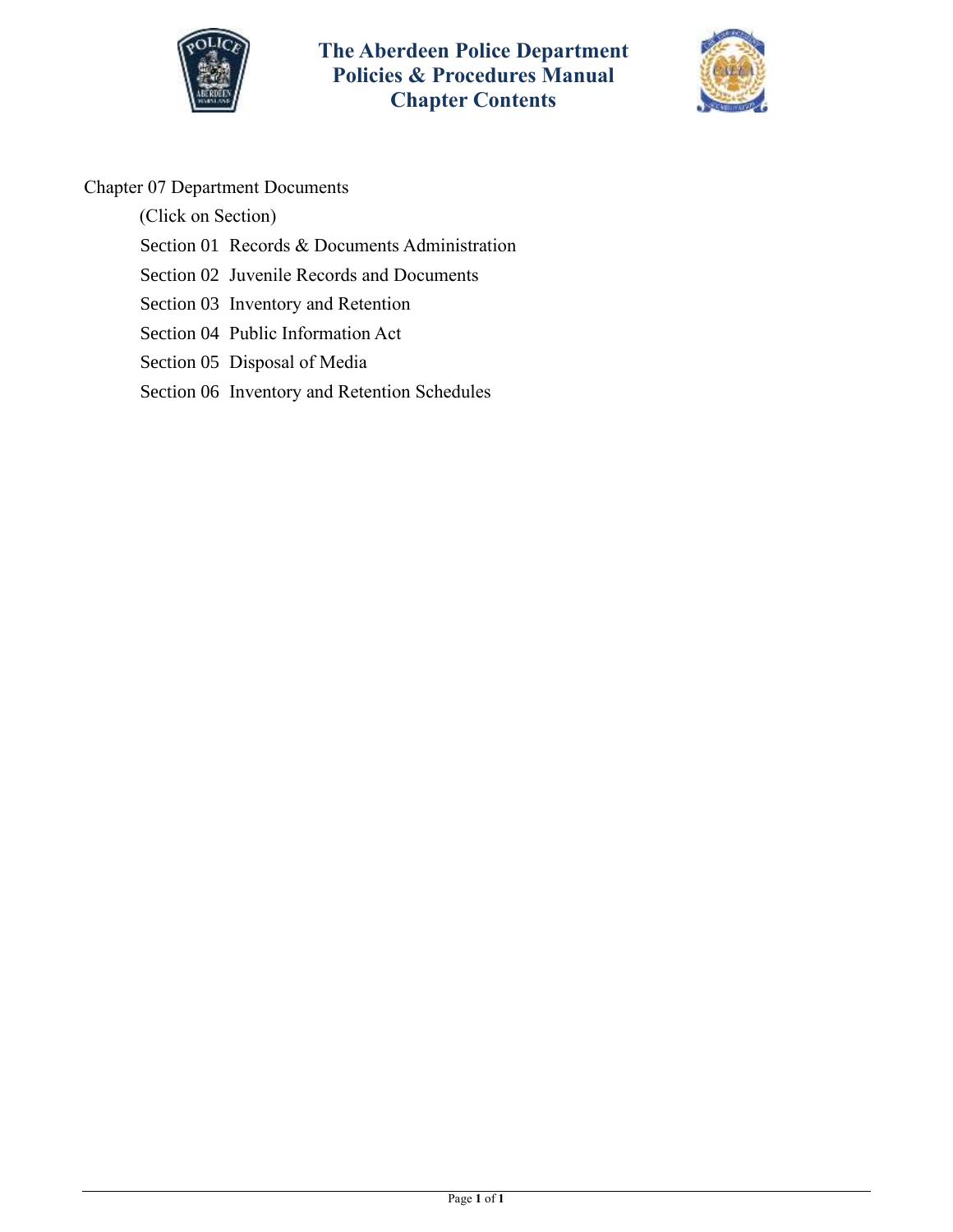



<span id="page-1-0"></span>

|  | Chapter 07 Department Documents               | GO 17-034, 11/16/17  |
|--|-----------------------------------------------|----------------------|
|  | Section 01 Records & Documents Administration | Supersedes GO 14-108 |

#### **A. Policy**

1. The Department will maintain records to meet the management, operational, and information needs of the Department.

#### **B. Record Maintenance Responsibilities** (82.3.5)

- 1. Incident reports, arrest reports, field reports and other official records shall be securely maintained by the Records Section.
- 2. Personnel records shall be securely maintained by the Sr. Administrative Specialist
- 3. Training records shall be securely maintained by the Training Coordinator.
- 4. Criminal investigation cases and Special Operations Unit cases shall be securely maintained by the Criminal Investigations Division.
- 5. Disciplinary records shall be securely maintained by the Internal Affairs Lieutenant.
- 6. Other documents and files that include, but are not limited to, those listed in the Department's Retention Schedule, shall be secured appropriately, and maintained by designated Division and Section officers or civilians.

#### **C. Records Section Administration**

- 1. The Records Section maintains the majority of police operations documentation.
- 2. Records Section Privacy and Security
	- a. Accessibility to the Records Section is controlled by Records Section Staff. (82.1.1.a)
	- b. Records are kept locked, and keys are held by the Administrative Lieutenant, Administrative Supervisor, and the Records Clerk. (82.1.1a)
	- c. Electronic Incident Reports are accessible by password only. (82.1.1a)
	- d. If there is an after-hours emergency, and an employee needs documentation from the Records Section, the after-hours supervisor will call the Administrative Lieutenant or, if unavailable, the Administrative Supervisor (82.1.1b), to come to the station and access the Records Section files for the APD employee. (82.1.1.c)
	- e. Records are released by the Records Section to citizens according to The Public Information Act, Chapter 07.07 of this Manual. (82.1.1c)

#### **D. Electronic Records**

- 1. The Administrative Supervisor has primary responsibility for electronic incident report account management.
- 2. Administrative Supervisor (Supervisor) or designee shall review all accounts at least every six months to ensure that access and account privileges commensurate with job functions, need-to-know, and employment status on systems that contain Criminal Justice Information.
	- a. The Supervisor may also conduct periodic reviews.
- 3. All guest accounts (for those who are not official employees of the CJA) with access to the criminal justice network shall contain an expiration date of one year or the work completion date, whichever occurs first.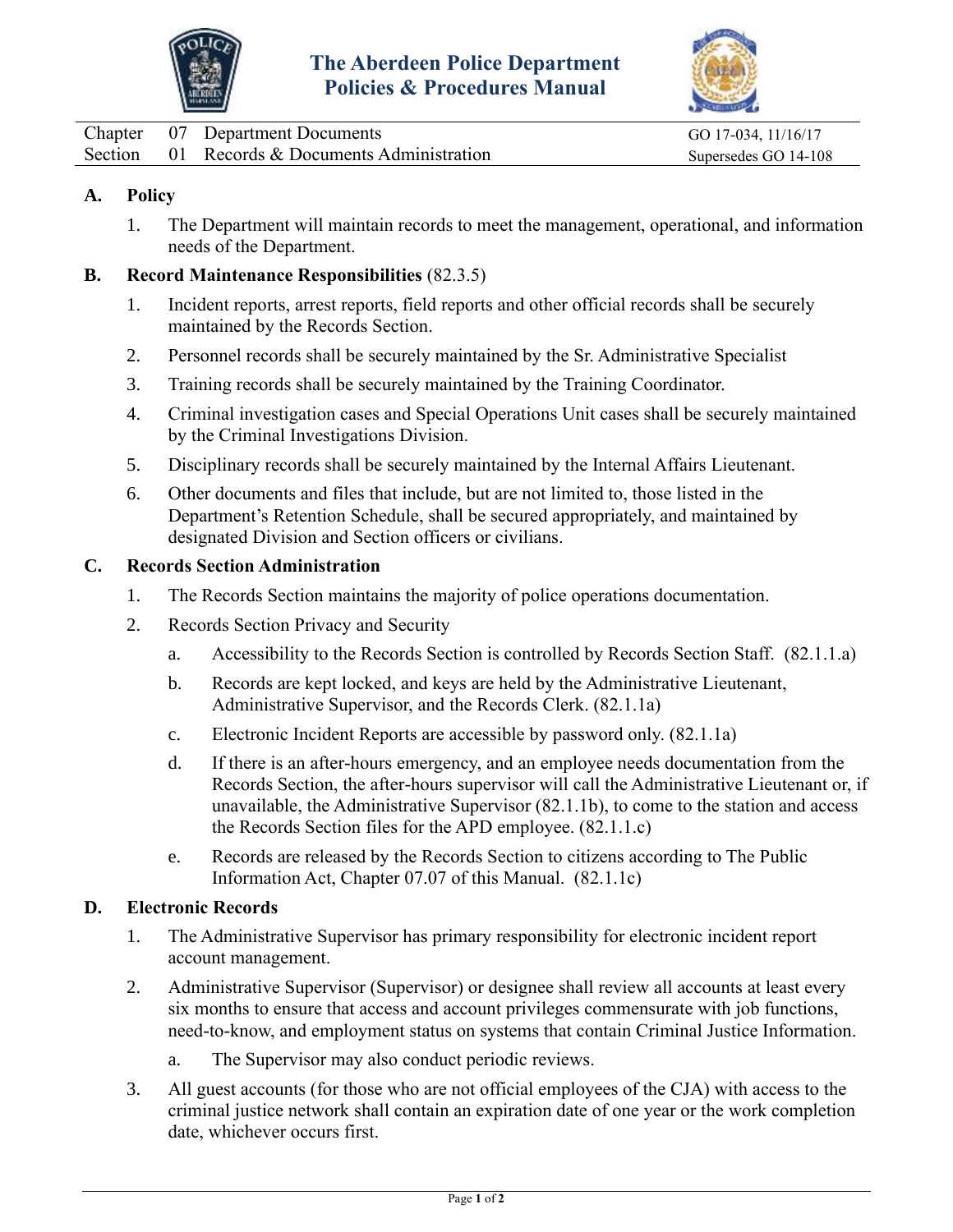



|         | Chapter 07 Department Documents       | GO 17-034, 11/16/17  |
|---------|---------------------------------------|----------------------|
| Section | 01 Records & Documents Administration | Supersedes GO 14-108 |
|         |                                       |                      |

- a. All guest accounts (for private contractor personnel) must be sponsored by the appropriate authorized member of the administrative entity managing the resource.
- 4. The Supervisor must disable all new accounts that have not been accessed within 30 days of creation.
	- a. Accounts of individuals on extended leave (more than 30 days) should be disabled.
	- b. Exceptions can be made in cases where uninterrupted access to IT resources is required.
	- c. The individual going on extended leave must have a manager-approved request from the designated account administrator or assistant.
- 5. The Supervisor must be notified if a user's information system usage or need-to-know changes (i.e., the employee is terminated, transferred, etc.).
- 6. The Supervisor will remove or disable all access accounts for separated or terminated employees immediately following separation from the agency.
- 7. The Supervisor shall cooperate fully with an authorized security team that is investigating a security incident or performing an audit review.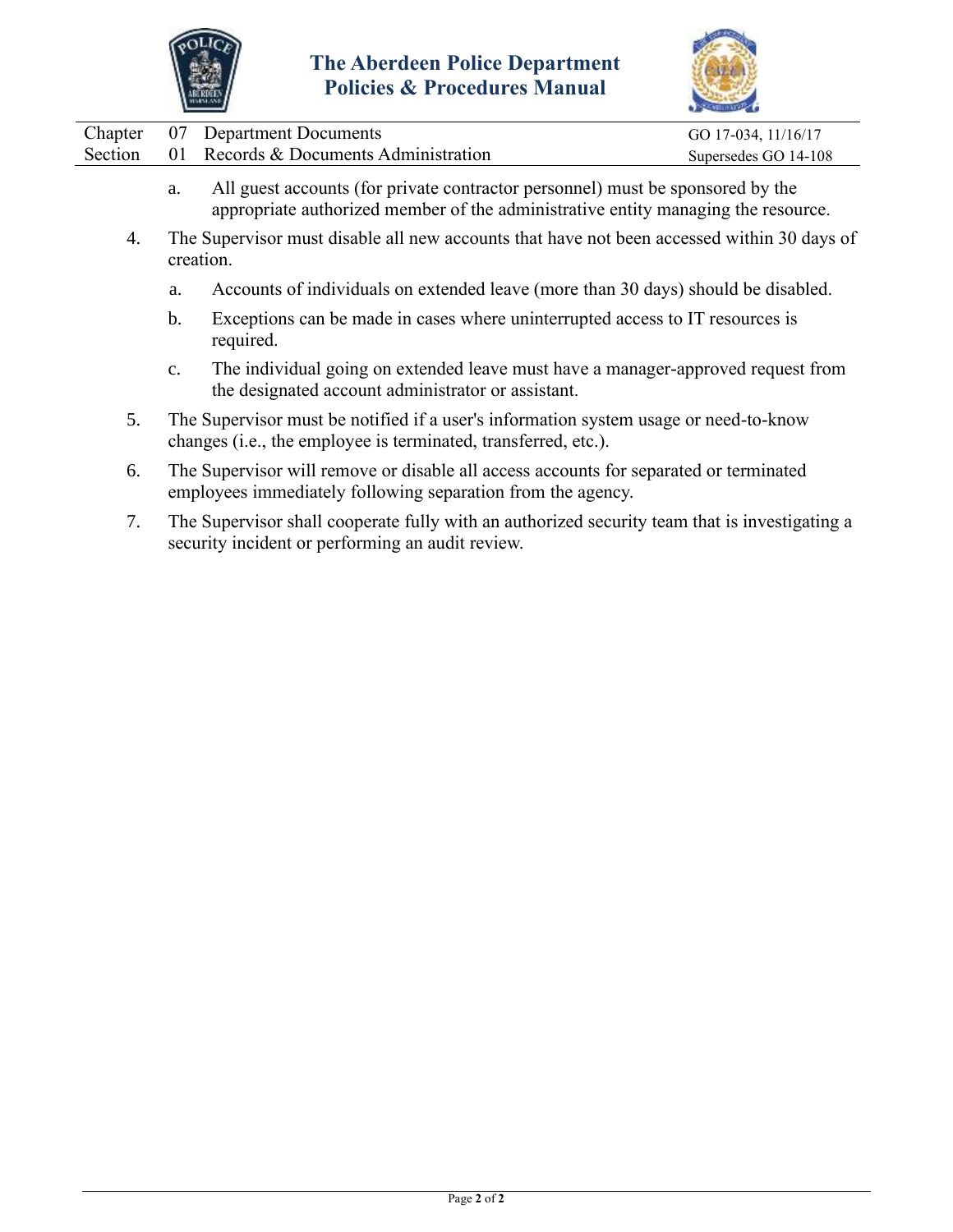



<span id="page-3-0"></span>

|  | Chapter 07 Department Documents         |
|--|-----------------------------------------|
|  | Section 02 Juvenile Records & Documents |

GO 18-034, 04/18/2018 Supersedes GO 14-106

#### **A. Policy**

1. Juvenile criminal and identification records are specifically identified and separated from adult criminal records to prevent unauthorized access and release.

#### **B. Methods to Distinguish Juvenile Records**

- 1. Paper records are placed in red folders and kept in separate, locked file cabinet in the Records Section. (82.1.2a)
- 2. Existing fingerprint cards are marked in red. (82.1.2b)
- 3. Photographs of juvenile offenders shall not be taken. (82.1.2b)
	- a. Previously existing photographs have been destroyed.
- 4. Electronic juvenile records are blocked to persons not authorized by this policy.

#### **C. Physical Security and Controlling Access (82.1.2c)**

- 1. The Administrative Supervisor controls access to Juvenile Records.
- 2. Paper juvenile records such as incident reports and associated records are securely maintained in a separate file cabinet in the Records Section.
- 3. CID detectives securely maintain active juvenile case files assigned to them.
- 4. Access to paper juvenile records filed in the Records Section is limited to:
	- a. Administrative Lieutenant;
	- b. Administrative Supervisor; and
	- c. Records Clerk.
- 5. Access to electronic Juvenile Incident Reports is limited to:
	- a. Administrative Lieutenant;
	- b. Administrative Supervisor;
	- c. Records Clerk;
	- d. Sr. Administrative Specialist;
	- e. Accreditation Manager; and
	- f. Persons authorized by a supervisor.

#### **D. Retention**

- 1. Juvenile arrest records (charging documents, docket cards, fingerprints, etc.) will be disposed of when the juvenile reaches 21 years of age. (82.1.2d)
- 2. Juvenile records will be expunged when ordered by the court. (82.1.2e)

#### **E. Records of Juveniles Charged as Adults**

1. Records of juveniles charged as adults are maintained with adult records.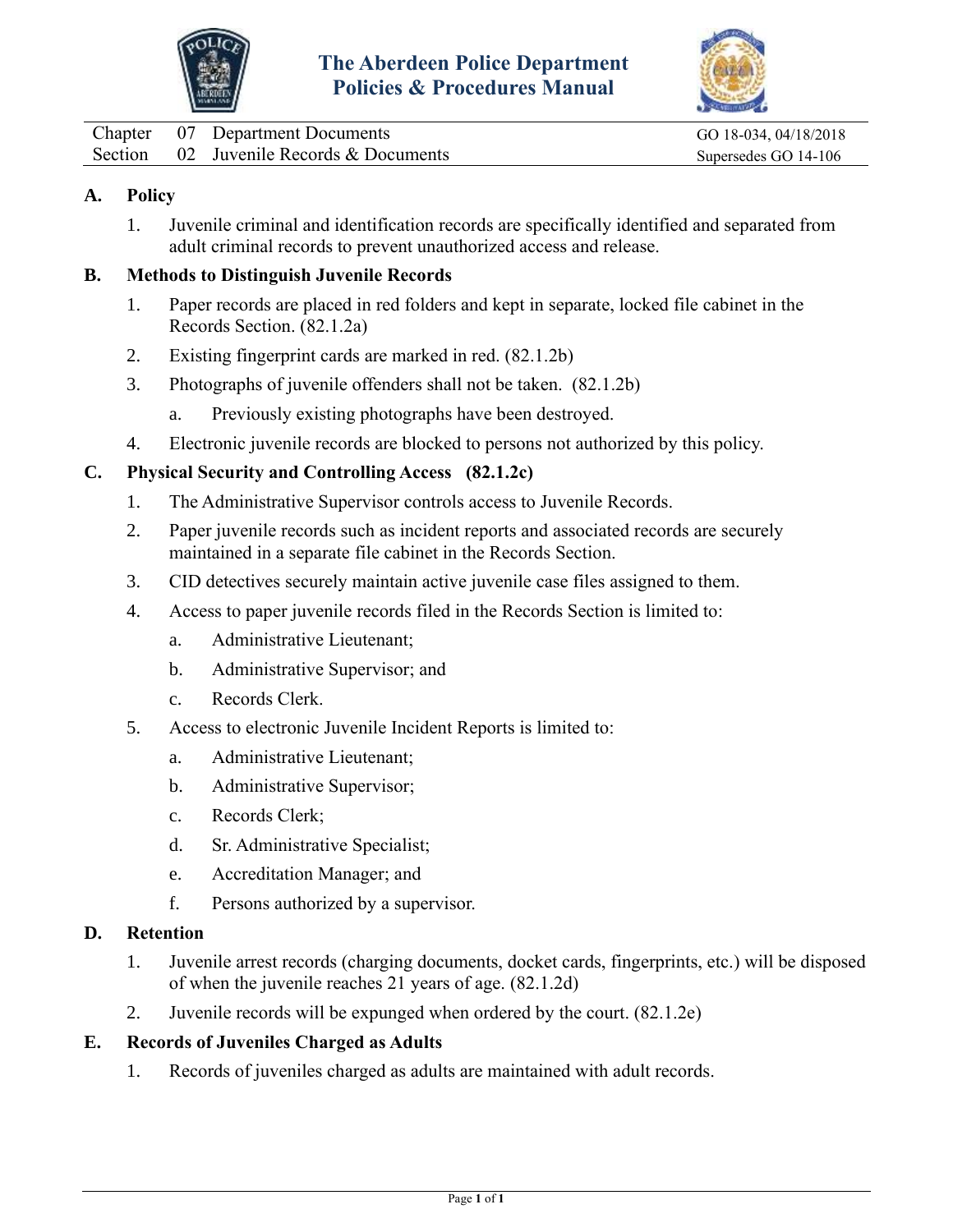



<span id="page-4-0"></span>

|  | Chapter 07 Department Documents    |
|--|------------------------------------|
|  | Section 03 Inventory and Retention |

GO 21-001, 02/04/2021 Supersedes GO 17-033

#### **A. Policy**

- 1. This Department shall abide by Aberdeen Police Department Inventory and Retention Schedules, approved by the Maryland Records Management Division.
- 2. Each Schedule shall include:
	- a. All records and documents created and maintained by each Division in the Department;
	- b. A thorough description of each series of records;
	- c. Division, Section, Unit, and/or Position responsible for maintaining the documents; and (82.3.5)
	- d. The number of years (retention period) and retention format each record series should be kept before destruction or transfer to another other Department, the State Records Center, or the Maryland State Archives.

#### **B. Definitions**

- 1. Records Inventory and Retention Schedule a written statement of actions to be taken with respect to all records created, received, and/or maintained by the Department.
- 2. Document Series Similar records, examples include:
	- a. Background Investigations;
	- b. Training Course Lesson Plans;
	- c. Personnel Files; and
	- d. Promotion Documents.

#### **C. Responsibilities**

- 1. The Chief of Police shall appoint a Records Retention Coordinator (Accreditation Manager in 2021) who shall:
	- a. Establish and maintain a Records Retention Program;<sup>1</sup>
	- b. Assist with developing Department Division, Section, and Unit Retention Schedules; <sup>2</sup>
	- c. Obtain and maintain State-required approval of each Schedule;
	- d. Submit all Aberdeen Police Department Records Inventory and Retention Schedules, [Kathryn.baringer@maryland.gov,](mailto:Kathryn.baringer@maryland.gov) for posting onto the Maryland State Archives public website $3$
	- e. Train Commanders, supervisors, and their designated Records Officers.
- 2. Supervisors or their designees (Records Officer) shall monitor and enforce retention and disposal of records in their areas of responsibilities.

<sup>1</sup> COMAR 14.18.02.04.**C**. – See Appendix A

<sup>2</sup> COMAR 14.18.02.04.**A**. – See Appendix A

<sup>3</sup> COMAR 14.18.02.04.**D**. – See Appendix A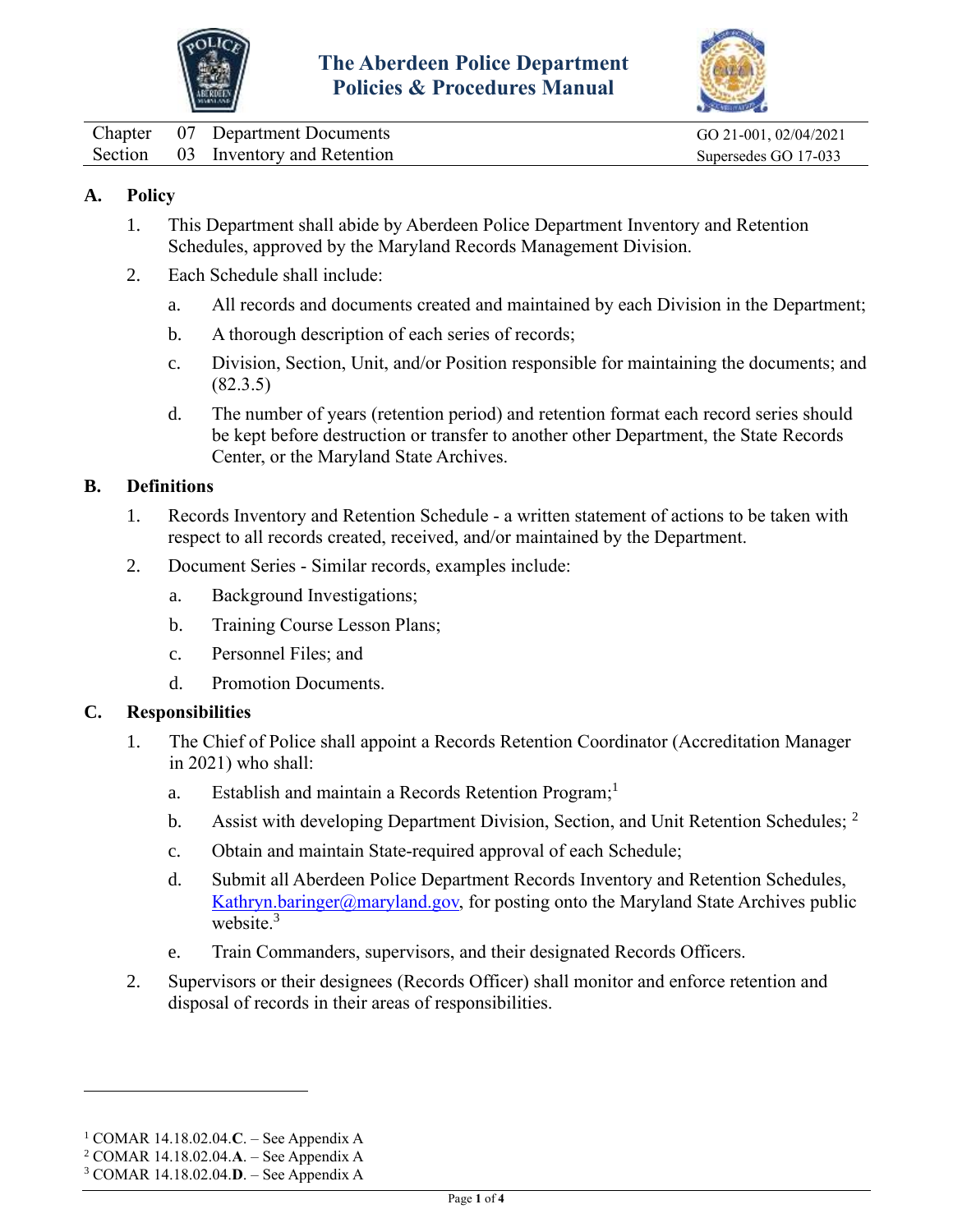



|  | Chapter 07 Department Documents    | GO 21-001, 02/04/2021 |
|--|------------------------------------|-----------------------|
|  | Section 03 Inventory and Retention | Supersedes GO 17-033  |

a. Records Officers shall dispose of records according to their respective Inventory and Retention Schedules.

#### **D. Prohibitions**

- 1. Department Personnel shall *not* dispose of any records if they are not listed on a Stateapproved Inventory and Retention schedule.
- 2. Supervisors shall initiate appropriate action to recover records removed unlawfully or without authorization<sup>4</sup>.

#### **E. Accessibility**

- 1. The Aberdeen Police Department Records Inventory and Retention Schedule, with documents listed in alphabetical order is in Chapter 07.06 of this *Policies & Procedures*  Manual.
- 2. The Aberdeen Police Department Retention Schedules are posted to the Maryland State Archives website: [Municipal Retention Schedules](http://guide.msa.maryland.gov/pages/series.aspx?action=viewdetailedseries&id=se54)
	- a. Scroll down to the list, click on "Description" to sort the list in alphabetical.
		- 1) Aberdeen usually appears first in the alphabetical list.
	- b. Click on "link".
	- c. Click on "view as multipage PDF".
- 3. Copies of individual State-approved Records Inventory and Retention Schedules shall be available on the P: drive for additional accessibility.

#### **F. Recordkeeping – Records Destruction or Disposal**

- 1. Designated Records Officers shall document records destruction on Form 188 Certificate of Documents Disposal and shall sign and date the form.
- 2. Records Officers shall keep one copy and forward the original, signed form to the Records Retention Schedule Coordinator.
- 3. The Coordinator shall receive the Documents Disposal Form;
	- a. Initial and date the form;
	- b. Keep 1 copy;
	- c. Scan and email a copy to Maryland State Archives; and
	- d. Submit the original to the City Clerk.

#### **G. Revisions**

- 1. Division Commanders or Records Officers shall submit to the Records Retention Coordinator any revisions/changes to their schedules when:
	- a. New records are added;

<sup>4</sup> COMAR 14.18.02.04.**E**. – See Appendix A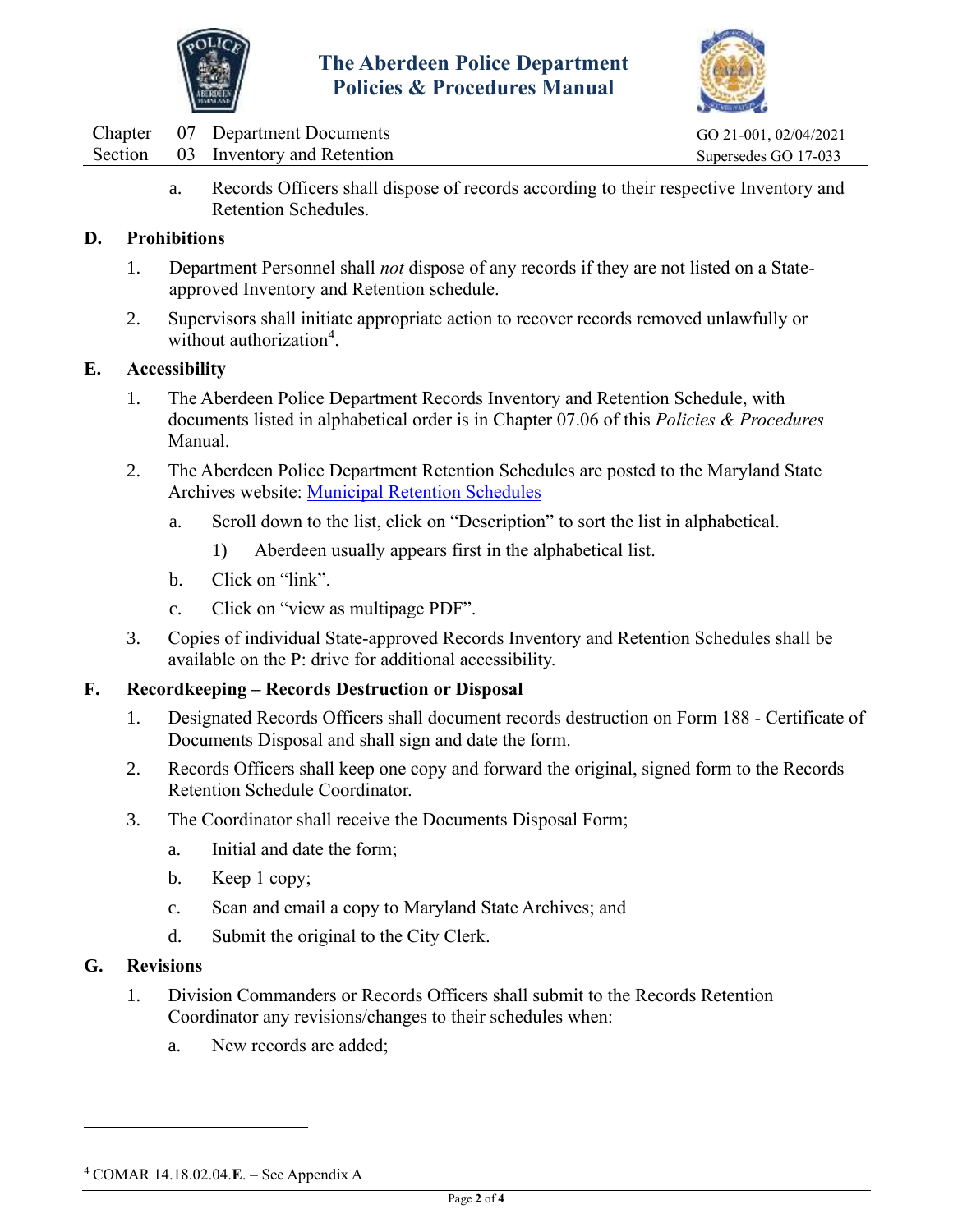



|  | Chapter 07 Department Documents    | GO 21-001, 02/04/2021 |
|--|------------------------------------|-----------------------|
|  | Section 03 Inventory and Retention | Supersedes GO 17-033  |

- b. Old records are discontinued, and they no longer exist; or
- c. Any other changes that occurred in the Divisions' records inventory maintenance and storage.

#### **H. Documented Review**

- 1. Division Commanders or their Records Officers shall perform a documented review of their Inventory and Retention Schedules at least every two years, according to Maryland State Law<sup>5</sup>. The review shall include:
	- a. Date of the Review;
	- b. Person who performed the review;
	- c. Position(s) responsible for maintaining and/or disposing Department records; and
	- d. A list of revisions or changes, if any; or
	- e. A statement that there were no changes in the Division's records retention or disposals.
- 2. Records Officers shall submit the written review to the Records Retention Coordintor.
- 3. The Records Retention Administrator shall:
	- a. Revise the Schedule if recommended in the Review;
	- b. Submit the revised Schedule to Maryland State Archives for approval;
	- c. Complete the process to its conclusion; and
	- d. Notify the Records Officer when the schedule is state-approved.

<sup>5</sup> COMAR 14.18.02.04.**B**. – See Appendix A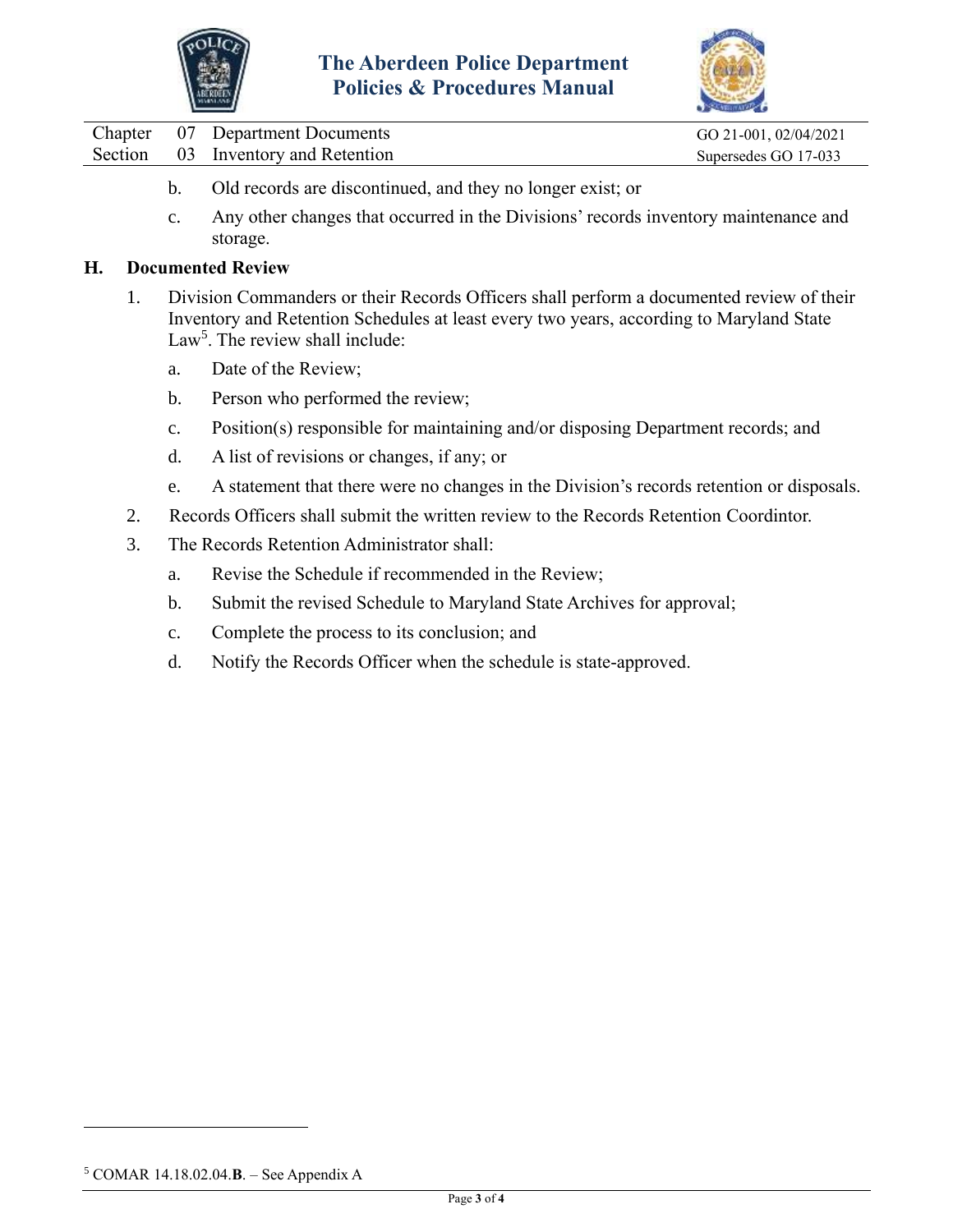



Chapter 07 Department Documents GO 21-001, 02/04/2021 Section 03 Inventory and Retention Supersedes GO 17-033

**APPENDIX A** COMAR *14.18.02.00* (excerpt)

#### **Title 14 INDEPENDENT AGENCIES**

#### **Subtitle 18 STATE ARCHIVES**

Chapter 02 Records Retention and Disposition Schedules **Authority: State Government Article, §§91007—**

#### *COMAR 14.18.02.04*

#### **.04 Agency Responsibilities.**

Agencies shall:

- A. Develop schedules;
- B. Review and update their schedules at least once every 2 years;
- C. Establish and maintain a records management program;
- D. Provide copies of publications to Archives as soon after release to the public as is practicable;
- E. Initiate appropriate action to recover records removed unlawfully or without authorization; and
- F. Transfer to Archives permanent record material not needed for the current operation of the agency in accordance with procedures outlined in this regulation.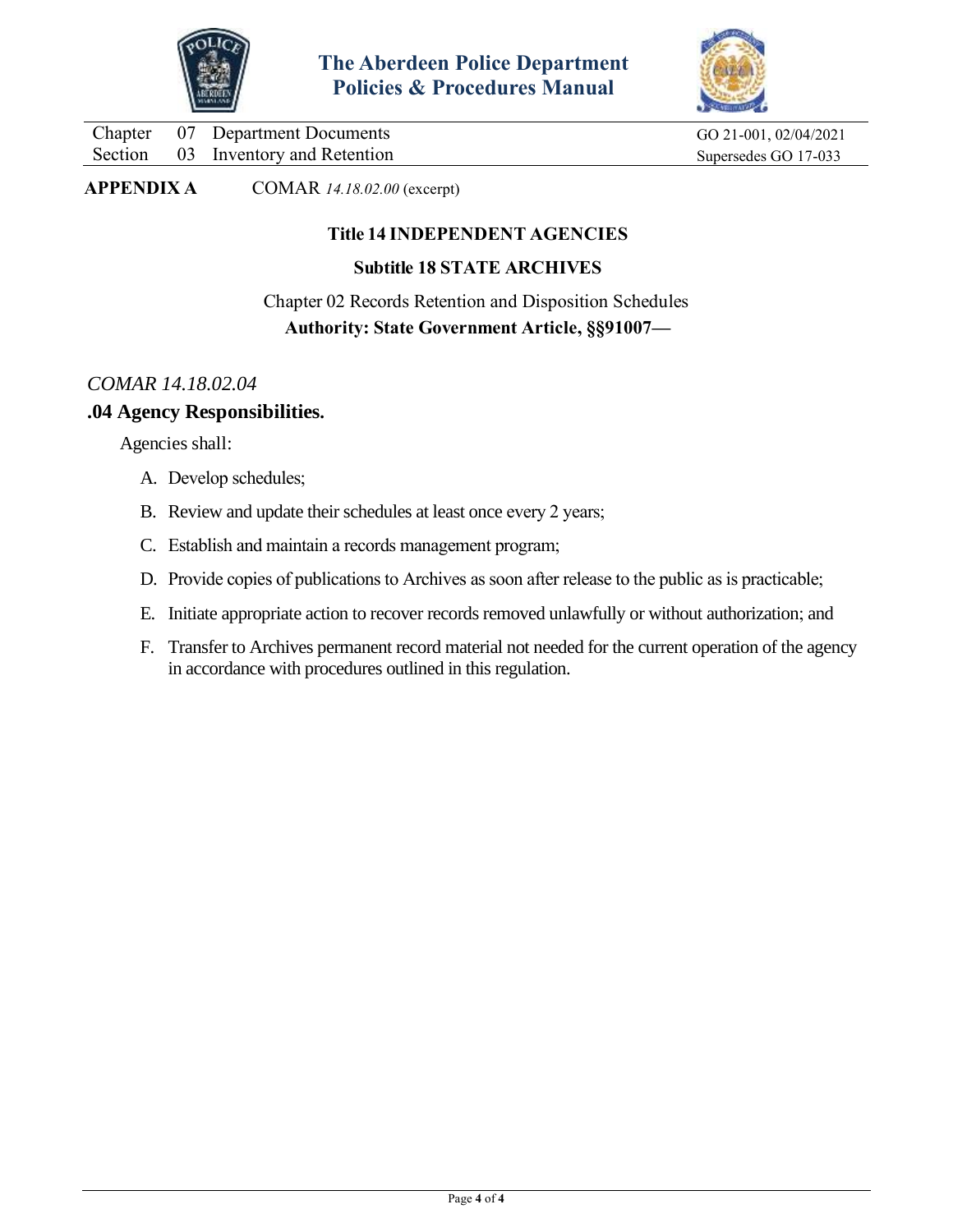



<span id="page-8-0"></span>Chapter 07 Records Management Original Policy Section 04 Public Information Act

#### **A. Policy**

1. The release of public records is governed by the Maryland Public Information Act, *Annotated Code of Maryland, State Government Article, Title 10, Subtitle 6*

#### **B. Introduction**

- 1. Requests for access to public records that go beyond the scope of routine information and which may involve sensitive or controversial issues will be reported immediately to the Chief of Police.
- 2. Requests include both oral and written requests from citizens, the media and other governmental units.
- 3. The Chief of Police and/or City Legal Counsel will be made aware of public information requests in an effort to determine the Department's obligations under the Public Information Act.
- 4. The Chief of Police will then advise the Records Clerk under what circumstances access to the public record will be allowed.
- 5. The Records Clerk will be responsible for coordinating the time and place of access with the requesting party, or of advising the requesting party of a denial of access to the records.
- 6. Department personnel will address a public information request such as described below upon direction of the Chief of Police.

#### **C. Definitions**

- 1. Applicant Any person requesting disclosure of public records.
- 2. Person-In-Interest One who is the subject of a report, e.g., a victim or accused, or any representative designated by the person- in-interest (except one who may be under legal disability), parent or duly-appointed legal representative.
- 3. Custodians Chief of Police, Lieutenants, Records Clerk or their designees who can, by the very nature of their daily exposure to the types of records requested, make an appropriate determination as to which records, if any, may be released.
- 4. Public Record
	- a. The original or any copy of any documentary material that is made or received by any unit of state government in connection with the transaction of public business.
	- b. A public record may be in any form, including:
		- 1) a card;
		- 2) a computerized record;
		- 3) correspondence;
		- 4) a drawing;
		- 5) a file or microfilm;
		- 6) a form;
		- 7) a map;
		- 8) a photograph or photostat;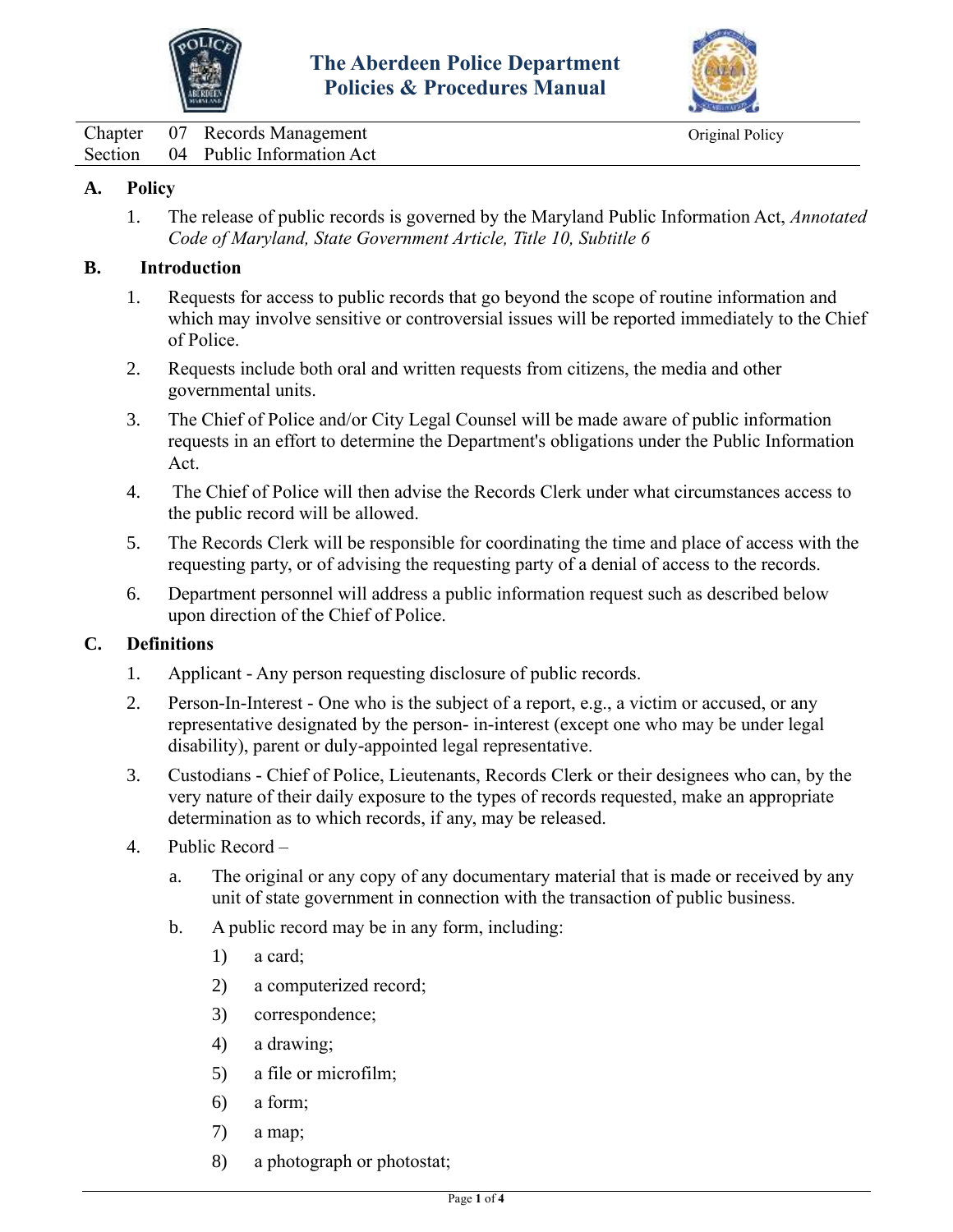



Chapter 07 Records Management Original Policy Section 04 Public Information Act

- 9) a recording; or,
- 10) a tape.
- 5. Administrative Records Correspondence and reports which relate to the internal management and general administration of the Department, e.g., special orders, memoranda, status reports, etc.
- 6. Investigative Records Correspondence and reports of criminal and non-criminal investigations, laboratory records, and records of impounded properties, and all preemployment investigation records.
- 7. Intelligence Records Correspondence and reports which relate to the internal management and general administration of the Criminal Investigations Division.
- 8. Work Days Monday through Friday.

#### **D. Records Not Subject to Disclosure**

- 1. Disclosure of certain classes of records is limited by statute. They are:
	- a. Private detective investigations.
	- b. Juvenile records.
	- c. Personnel files, except that such files should be available to the person- in-interest or appropriate administrative personnel.
		- 1) Certain portions of pre-employment information contained in any employee's personnel file may be kept confidential.
	- d. Physical and mental health records, exclusive of autopsy reports.
	- e. All correspondence relating to matters in litigation by the Department.
	- f. Criminal records as defined in Article 27, Sec. 742-755
	- g. Home address or telephone number of any employee of the Department or any City employee, except with the permission of the employee.
		- 1) However, if the Chief of Police determines that disclosure of the address or number is necessary to protect the public interest, disclosure will be allowed.
	- h. On motor vehicle accident reports, where a juvenile is charged with a violation of the *Transportation Article* or *Criminal Law Article*, *Homicide by Motor Vehicle*, which upon conviction may involve incarceration as all or part of the penalty, all reference to charges shall be purged prior to the release of the report.
- 2. Administrative records, including invoices, bid proposals, and budgetary information are generally available for public inspection.
	- a. Some administrative records otherwise available for public inspection should not be made available.
	- b. If there is any doubt as to whether information should be released, the assistance of the City Legal Counsel will be sought.
- 3. Incident Reports of an investigatory nature will be reviewed by the Criminal Investigations Supervisor prior to public release.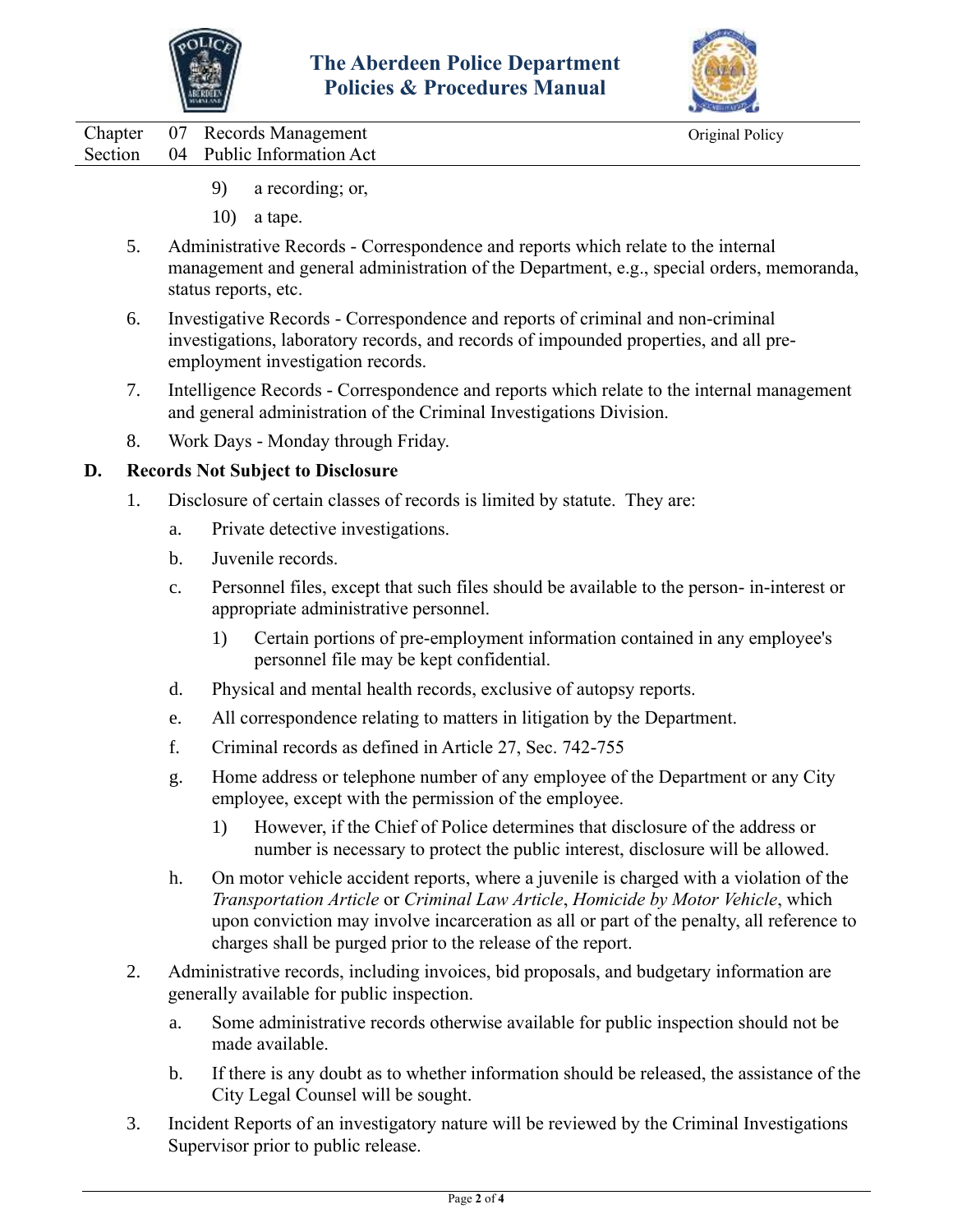



Chapter 07 Records Management Original Policy Section 04 Public Information Act

#### **E. Procedures**

- 1. Requests for the reproduction or inspection of public records shall be made in writing.
- 2. Custodians shall consider all applications consistent with directives in this section.
	- a. If the custodian is unable to determine the propriety of releasing the records which are requested, they shall seek legal counsel advice.
- 3. If the records requested are available and the request approved, the record will be forwarded to the applicant, after payment of the required fee(s).
- 4. If the records requested are not in the custody of the Department, the custodian shall notify the applicant, in writing, within ten working days of such request.
	- a. If the records are in active use, or are in storage and not immediately available, the applicant shall be notified by the custodian, within ten working days of such request.
	- b. Notification shall indicate when the record may be available.

#### **F. Grounds to Deny Access**

- 1. Requests to access Department records may be handled differently depending on whether applicants are persons-in-interest or others.
- 2. Persons-in-interest may be denied access to those law enforcement records that are investigative in character.
- 3. If a reason for denial exists, a determination must be made as to how much of the document need be denied. The reasons for denying access are that inspection would:
	- a. Interfere with valid and proper law enforcement proceedings.
	- b. Deprive a person of a right to a fair trial or an impartial adjudication.
	- c. Constitute an unwarranted invasion of personal privacy.
	- d. Disclose the identity of a confidential source.
	- e. Disclose an investigative technique or procedure.
	- f. Prejudice an investigation.
	- g. Endanger the life or physical safety of any person.
- 4. The Department may deny access to investigatory records if disclosure is contrary to public interest.
	- a. In order to restrict the disclosure of non-investigative law enforcement records, however, the Department would need to obtain a determination from the circuit court of the county where the records are located.
- 5. If the reviewer denies the request, the reason, citing the law or regulation, will be documented on an APD Form 37, which must then be forwarded to the City Legal Counsel.
- 6. The City Legal Counsel will review the denial reason to ensure that it complies with statutory requirements and that the notice of denial going to the applicant contains the proper information.
- 7. After completion of the review, the request will be forwarded to the Chief of Police for disposition.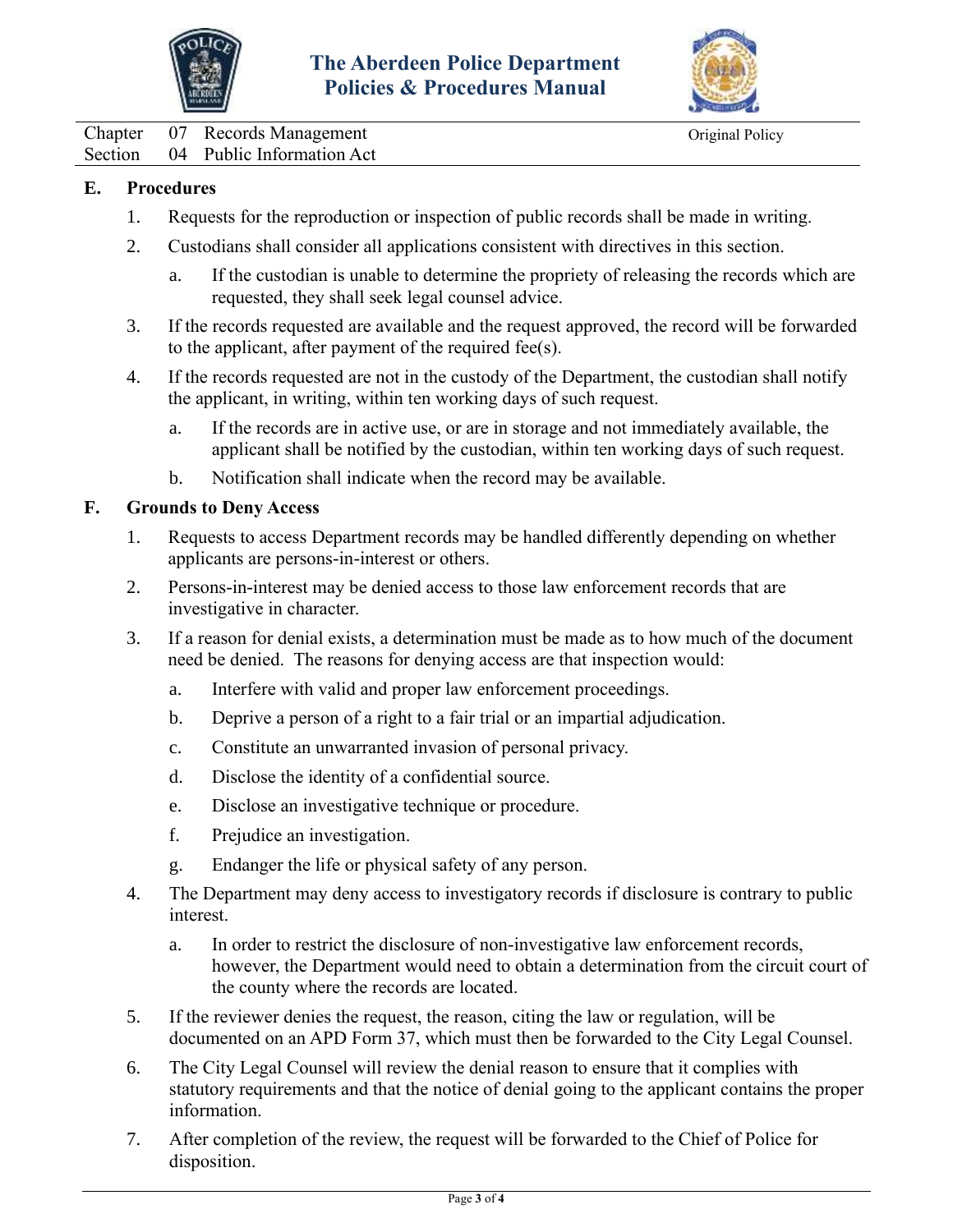



Chapter 07 Records Management Original Policy

# Section 04 Public Information Act

#### **G. Flow and Filing of Applications**

1. When final disposition has been reached (e.g., fee for approved request has been received and the copies have been sent or there is no litigation on a denied request), the request will be filed in the Records Room.

#### **H. Procedures for Review of a Criminal History Record**

- 1. All requests for copies of Criminal History Records will be referred to the Maryland State Police, CJIS-Central Repository (CJIS-CR), at MSP Headquarters, between the hours of 9 a.m. and 3 p.m., Monday through Friday, except State holidays.
- 2. A fee of \$18, payable to the CJIS-Central Repository, will be charged an individual for each request to review his record, unless the individual files a verified certificate of indigence.
- 3. An offender held in custody at a law enforcement agency, detention center, or correctional institution as the result of a court action may file a request and subsequently be permitted to review his criminal history record at the location of his confinement.
- 4. Any attorney may review his client's criminal history record if he satisfactorily establishes his identity and presents a written authorization from his client.
- 5. Maryland State Police CJIS-CR will verify the identity of the applicant.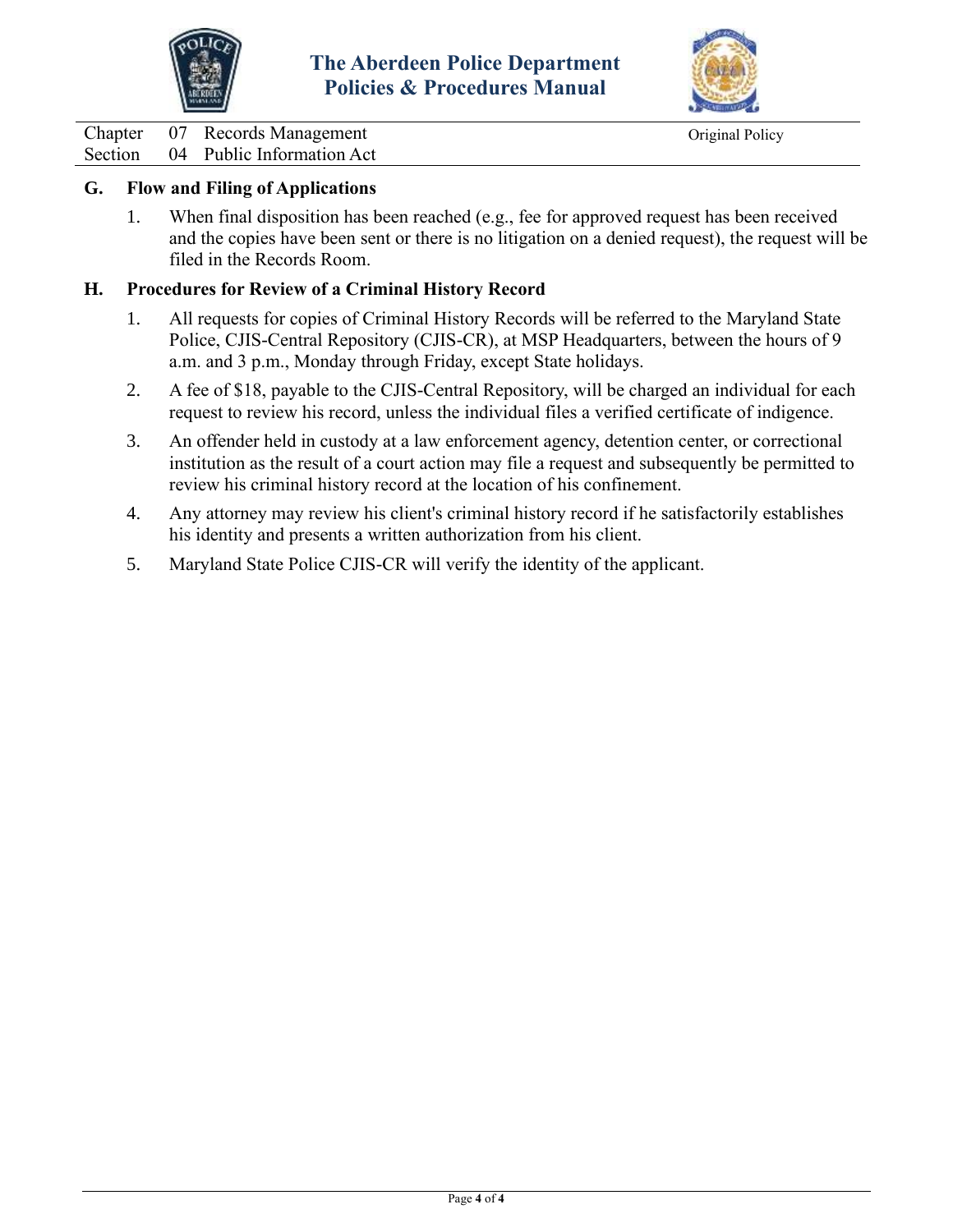



<span id="page-12-0"></span>Chapter 07 Department Documents GO 17-032, 11/16/2017 Section 05 Disposal of Media

#### **A. Policy**

1. When no longer usable, items used to process, store and/or transmit FBI CJI and classified and sensitive data shall be properly disposed of according to these procedures.

#### **B. Definition**

- 1. Media Items used to process, store, and/or transmit FBI, CJI, classified and sensitive data.
- 2. Physical media paper and other forms of printed documentation
- 3. Electronic media flash drives, printer and copier hard-drives, other hard-drives, and Information Technology (IT) systems.
	- a. Including tape cartridges, CDs, printer ribbons, etc.

#### **C. Procedures**

- 1. Physical media shall be disposed of by one of the following methods:
	- a. Shredding using Department issued shredders;
	- b. Placed in locked shredding bins for the private contractor to come on-site and shred, witnessed by Department personnel throughout the entire process; or
	- c. Incineration witnessed by Department personnel onsite or at a contractor incineration site, if conducted by non-authorized personnel;
- 2. Electronic media shall be disposed of by one of the following methods:
	- a. Overwriting (at least 3 times) Using a program to write (1s, 0s, or a combination of both) onto the location of the media where the file to be sanitized is located;
	- b. Degaussing using strong magnets or electric degausses to magnetically erase data from magnetic media; or
	- c. Destruction –physically dismantling by methods of crushing, disassembling, etc., ensuring that the platters have been physically destroyed so that no data can be pulled.
- 3. IT systems that have been used to process, store, or transmit FBI CJI and/or sensitive and classified information shall not be released from the Department's control until the equipment has been sanitized and all stored information has been cleared using one of the above methods.

#### **D. Enforcement**

1. Any employee found to have violated this policy may be subject to disciplinary action, up to and including termination of employment.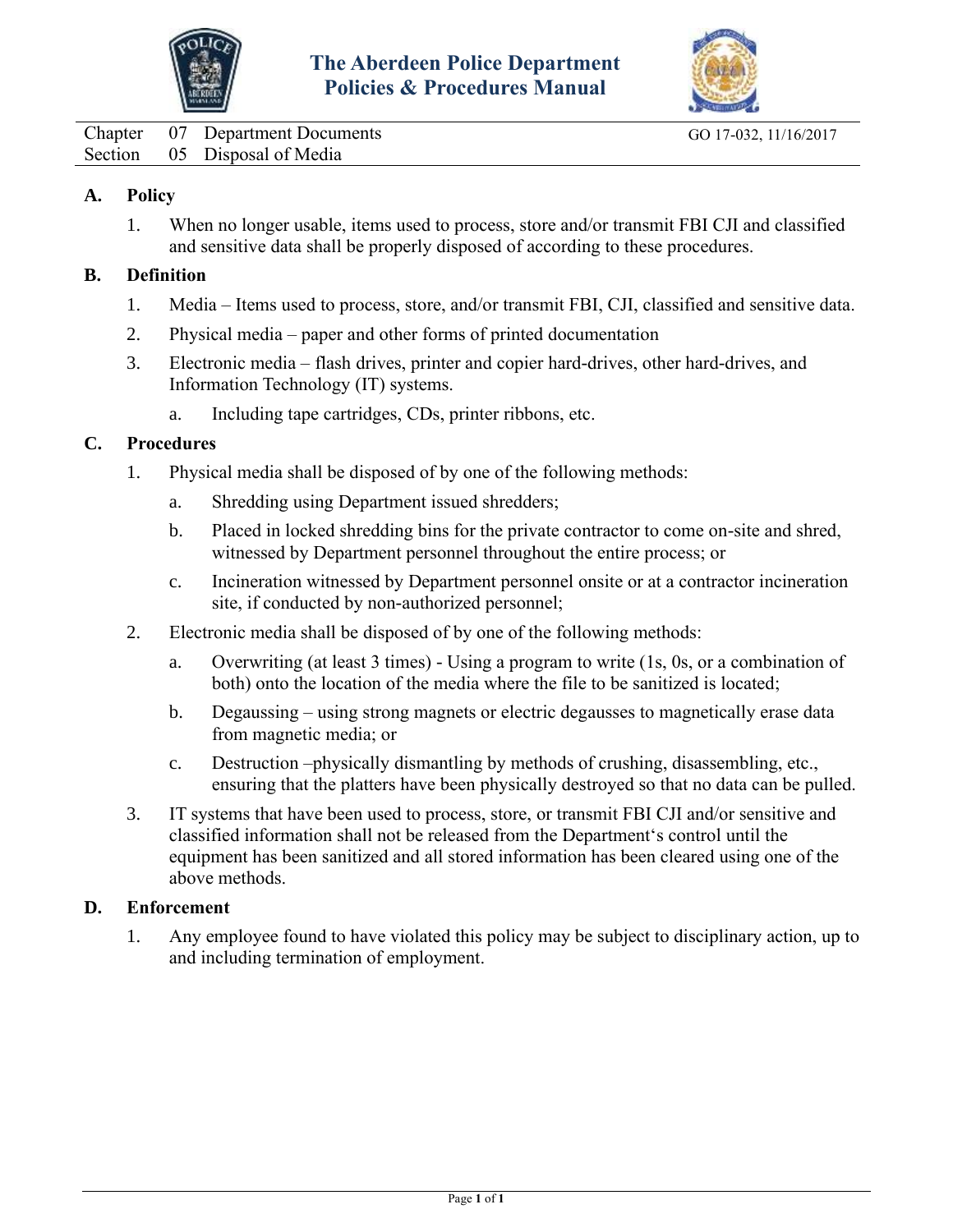



<span id="page-13-0"></span>

|  | Chapter 07 Department Documents              | GO 17-036, 12/15/2017 |
|--|----------------------------------------------|-----------------------|
|  | Section 06 Inventory and Retention Schedules | Supersedes GO 17-035  |

#### **A. Policy**

1. The Department maintains Records Retention and Disposal Schedules approved by Maryland Department of Records Management, State Archives.

#### **B. Procedure**

1. Department personnel responsible for maintaining the records on this list shall perform that actions described in the Retention and Disposal column.

#### **C. Retention and Disposal List**

- a. This List is in alphabetical order by name of Record Series.
- 2. Current State-approved Department schedules include:
	- a. Accreditation Schedule M-389;
	- b. Criminal Investigations Division Schedule M-394;
	- c. Deputy Chief Schedule M-395;
	- d. Sr. Administrative Specialist Schedule M-393; and
	- e. Records Schedule M-390.

| <b>MD State</b><br><b>Schedule</b><br><b>Number</b><br>11/21/2017 | Record<br><b>Number</b> | <b>Record Series Description</b><br>(Alphabetical Order)                            | <b>Inventory and Retention</b>                                                                                                                                                                                                                                                                                                       | Div/Unit/<br>Section/<br>Location   |
|-------------------------------------------------------------------|-------------------------|-------------------------------------------------------------------------------------|--------------------------------------------------------------------------------------------------------------------------------------------------------------------------------------------------------------------------------------------------------------------------------------------------------------------------------------|-------------------------------------|
| M-389                                                             | 01 AC                   | <b>Accreditation Standards Files</b>                                                | Retain until superseded and no longer<br>bearing operational value, then destroy.                                                                                                                                                                                                                                                    | Accreditation<br>Section            |
| M-393                                                             | 01 EA                   | <b>Annual Reports</b>                                                               | Retain for Term of Chief of Police plus 1 year,<br>then scan to Maryland State Archives<br>standards and destroy paper originals.<br>Transfer images to Maryland State Archives<br>after scanning and retain reference copy<br>locally for 25 years, then destroy                                                                    | Sr.<br>Administrative<br>Specialist |
| M-389                                                             | 02 AC                   | <b>Applicant Flow Logs, Electronic</b><br><b>Database</b>                           | Retain for 10 years, then destroy.                                                                                                                                                                                                                                                                                                   | Accreditation<br>Section            |
| M-389                                                             | 06 AC                   | Applicant Information released to<br>other agencies performing<br>background checks | Retain for 1 year, then scan to Maryland<br>State Archives standards (filed by name of<br>applicant) then destroy paper originals.<br>Retain images for 20 years, then destroy.                                                                                                                                                      | Accreditation<br>Section            |
| M-389                                                             | 03 AC                   | <b>Applications for Employment -</b><br><b>Selection Documents</b>                  | If applicant is hired, move paper originals to<br>Personnel File in Command - Sr.<br>Administrative Specialist Office. Retain<br>Applications for persons not hired for 1 year,<br>then scan to Maryland State Archives<br>standards and destroy paper originals.<br>Retain images for 5 years, then destroy. (Ref.<br>CALEA 41.4.6) | Accreditation<br>Section            |
| M-389                                                             | 04AC                    | Applications for Employment -<br>Rejected or Eliminated                             | Retain for 1 year, then destroy.                                                                                                                                                                                                                                                                                                     | Accreditation<br>Section            |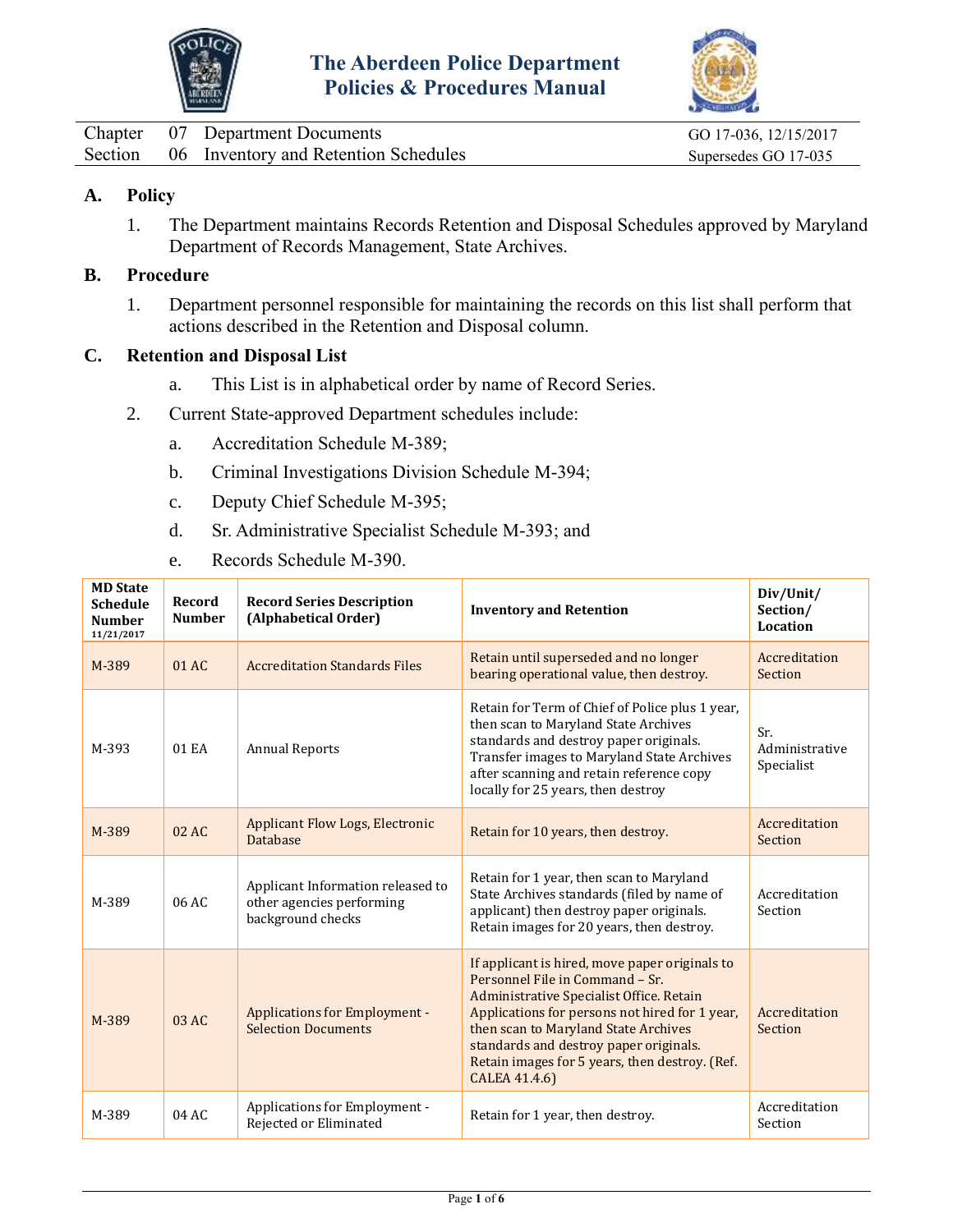



#### Chapter 07 Department Documents GO 17-036, 12/15/2017

Section 06 Inventory and Retention Schedules Supersedes GO 17-035

| <b>MD State</b><br><b>Schedule</b><br>Number<br>11/21/2017 | Record<br><b>Number</b> | <b>Record Series Description</b><br>(Alphabetical Order)      | <b>Inventory and Retention</b>                                                                                                                                                                                                                                     | Div/Unit/<br>Section/<br><b>Location</b> |
|------------------------------------------------------------|-------------------------|---------------------------------------------------------------|--------------------------------------------------------------------------------------------------------------------------------------------------------------------------------------------------------------------------------------------------------------------|------------------------------------------|
| M-394                                                      | 01 CID                  | <b>Case Files, Criminal Investigations</b><br><b>Division</b> | Retain for 15 years after case is solved, then<br>scan to Maryland State Archives standards<br>and destroy paper originals. Retain images<br>and recordings for 40 years, then destroy,<br>except for Homicide cases-Retain images for<br>100 years, then destroy. | <b>CID</b>                               |
| M-394                                                      | 02 CID                  | Case Files, Internal Affairs                                  | Retain paper originals for 20 years after<br>employee leaves employment or until statute<br>expires, whichever is later, then destroy.<br>(CALEA 26.1.8)                                                                                                           | CID - Internal<br><b>Affairs</b>         |
| M-394                                                      | $04$ CID                | <b>Case Files, Special Operations Unit</b>                    | Retain for 20 years after case is solved, then<br>scan to Maryland State Archives standards<br>and destroy paper originals. Retain images<br>and recordings for 50 years, then destroy,<br>except for Homicide cases-Retain images for<br>100 years, then destroy. | CID - Special<br><b>Operations Unit</b>  |
| M-395                                                      | 01 DC                   | Cash Funds Records - Petty Cash                               | Scan to Maryland State Archives standards<br>and submit paper originals to the City of<br>Aberdeen Finance Department. Retain<br>images for four years or until all<br>accreditation requirements are met,<br>whichever is sooner, then destroy.                   | Deputy Chief                             |
| M-390                                                      | 01R                     | <b>Cash Funds Records - Reports and</b><br>Citations          | Retain until all CALEA accreditation<br>requirements are met then destroy.                                                                                                                                                                                         | <b>Records Section</b>                   |
| M-389                                                      | 01 AC2                  | Certificates of Records Disposal                              | Retain for 4 years or until CALEA<br>(Commission on Accreditation for Law<br>Enforcement Agencies) accreditation<br>requirements are met, whichever is sooner,<br>then destroy.                                                                                    | Accreditation<br>Section                 |
| M-394                                                      | 05 CID                  | <b>Confidential Cash Funds Records</b>                        | Retain paper originals, or scan to Maryland<br>State Archives standards and destroy paper<br>originals. Retain images or paper originals<br>for 4 years or until all CALEA accreditation<br>requirements are met, whichever is sooner,<br>then destroy.            | CID - Special<br><b>Operations Unit</b>  |
| M-394                                                      | 06 CID                  | Confidential Informant Files                                  | Retain 3 years after CI is no longer active,<br>then scan to Maryland State Archives<br>standards and destroy paper originals.<br>Retain images for 40 years, then destroy,<br>except for Homicide cases-Retain images for<br>70 years, then destroy.              | CID - Special<br>Operations Unit         |
| M-393                                                      | <b>02 EA</b>            | Contracts                                                     | Retain for 1 year after contract has been<br>terminated or superseded, whichever is<br>sooner, then destroy.                                                                                                                                                       | Sr.<br>Administrative<br>Specialist      |
| M-394                                                      | 07 CID                  | <b>Controlled Dangerous Substances</b><br>(CDS) Case Files    | Retain for 7 years, then scan to Maryland<br>State Archives standards and destroy paper<br>originals. Retain images for 20 years, then<br>destroy.                                                                                                                 | CID - Special<br><b>Operations Unit</b>  |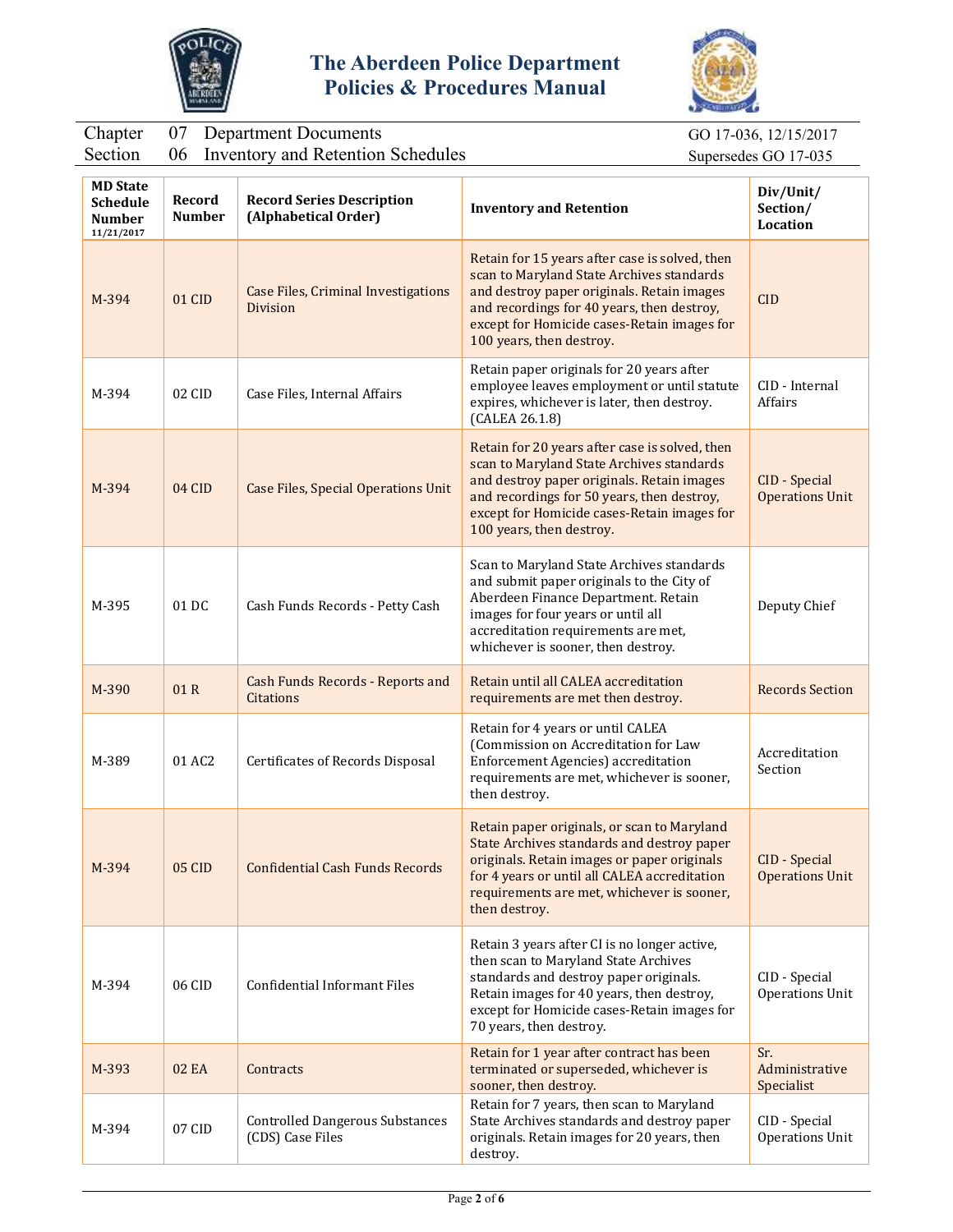



#### Chapter 07 Department Documents GO 17-036, 12/15/2017

Section 06 Inventory and Retention Schedules Supersedes GO 17-035

| <b>MD State</b><br><b>Schedule</b><br><b>Number</b><br>11/21/2017 | Record<br><b>Number</b> | <b>Record Series Description</b><br>(Alphabetical Order)                         | <b>Inventory and Retention</b>                                                                                                                                                                                                                                                                                                                                                                                                                                                                                              | Div/Unit/<br>Section/<br><b>Location</b> |
|-------------------------------------------------------------------|-------------------------|----------------------------------------------------------------------------------|-----------------------------------------------------------------------------------------------------------------------------------------------------------------------------------------------------------------------------------------------------------------------------------------------------------------------------------------------------------------------------------------------------------------------------------------------------------------------------------------------------------------------------|------------------------------------------|
| M-393                                                             | 03 EA                   | Correspondence<br>03EA-A Transitory<br>03EA-B Administrative<br>03EA-C Executive | A. Transitory - Retain until administrative<br>need ends and then destroy.<br><b>B. Administrative - Retain until end of Chief</b><br>of Police's term, then destroy. However,<br>business-related correspondence that is<br>essential to a core function of another series<br>follows the retention period for that series.<br>C. Executive - Permanent. Retain until end of<br>Chief of Police's term, then scan and destroy<br>paper originals. Retain images for 20 years,<br>then transfer to Maryland State Archives. | Sr.<br>Administrative<br>Specialist      |
| M-394                                                             | 08 CID                  | CPS (Child Protective Services)<br>Referrals                                     | Retain for 12 months, then destroy.                                                                                                                                                                                                                                                                                                                                                                                                                                                                                         | CID                                      |
| M-394                                                             | 09 CID                  | <b>Criminal Intelligence Records</b>                                             | Screen annually and destroy records that<br>contain out-of-date or incorrect information.                                                                                                                                                                                                                                                                                                                                                                                                                                   | <b>CID</b>                               |
| M-390                                                             | 02R                     | <b>Criminal Summons</b>                                                          | Scan to Maryland State Archives standards<br>and destroy paper originals. Retain images<br>for 3 years after closed, then destroy.                                                                                                                                                                                                                                                                                                                                                                                          | Records Section                          |
| M-395                                                             | 02 DC                   | <b>Department Credit Card</b>                                                    | Scan to Maryland State Archives standards<br>and submit paper originals to the City of<br>Aberdeen Finance Department. Retain<br>images for 2 years, then destroy                                                                                                                                                                                                                                                                                                                                                           | <b>Deputy Chief</b>                      |
| M-390                                                             | 03R                     | Dissemination Log (APD form 57)<br>NCIC/METERS                                   | Retain for 3 years, then destroy.                                                                                                                                                                                                                                                                                                                                                                                                                                                                                           | Records Section                          |
| M-395                                                             | 03 DC                   | <b>Equitable Sharing Agreement and</b><br>Certification                          | Scan to Maryland State Archives standards<br>and destroy paper originals. Submit images<br>to City of Aberdeen Finance Department and<br>US Department of Justice. Retain local copy<br>of images for 5 years, then destroy.                                                                                                                                                                                                                                                                                                | <b>Deputy Chief</b>                      |
| M-390                                                             | 04 R                    | <b>Expungement Records</b>                                                       | Retain for 3 years, then destroy.                                                                                                                                                                                                                                                                                                                                                                                                                                                                                           | Records Section                          |
| M-393                                                             | <b>04 EA</b>            | <b>Fiscal Budget</b>                                                             | Retain for 1 year, or until all CALEA<br>(Commission on Accreditation for Law<br><b>Enforcement Agencies) accreditation</b><br>requirements are met for current<br>assessment period, whichever is later, then<br>destroy.                                                                                                                                                                                                                                                                                                  | Sr.<br>Administrative<br>Specialist      |
| M-393                                                             | 05 EA                   | General Orders                                                                   | Scan to Maryland State Archives standards,<br>then retain paper and images for 10 years,<br>then destroy paper originals. Retain images<br>for 10 additional years then destroy.                                                                                                                                                                                                                                                                                                                                            | Sr.<br>Administrative<br>Specialist      |
| M-389                                                             | 07 AC                   | <b>General Orders (signed)</b><br>Acknowledgements                               | Retain until every person on the list is no<br>longer employed by the Department. Then<br>destroy.                                                                                                                                                                                                                                                                                                                                                                                                                          | Accreditation<br>Section                 |
| M-395                                                             | 04 DC                   | <b>Grants Records</b>                                                            | Retain for duration of grant plus 5 years, or<br>as required by grant, whichever is later, then<br>destroy.                                                                                                                                                                                                                                                                                                                                                                                                                 | Deputy Chief                             |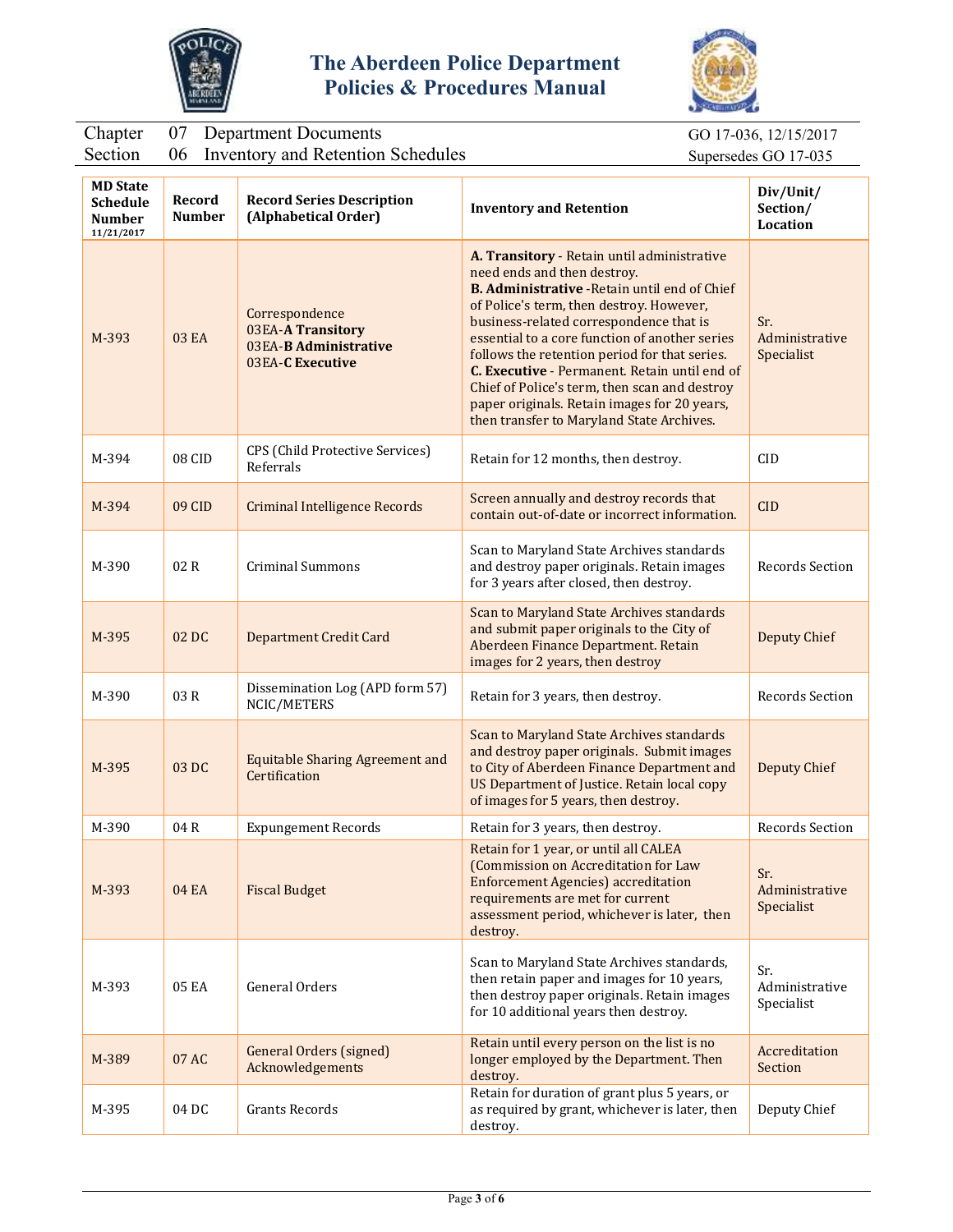



Section 06 Inventory and Retention Schedules Supersedes GO 17-035

GO 17-036, 12/15/2017

| <b>MD State</b><br><b>Schedule</b><br><b>Number</b><br>11/21/2017 | Record<br><b>Number</b> | <b>Record Series Description</b><br>(Alphabetical Order)                       | <b>Inventory and Retention</b>                                                                                                                                                                                                                                                                                                                                                                                                                                                                                                                                      | Div/Unit/<br>Section/<br>Location   |
|-------------------------------------------------------------------|-------------------------|--------------------------------------------------------------------------------|---------------------------------------------------------------------------------------------------------------------------------------------------------------------------------------------------------------------------------------------------------------------------------------------------------------------------------------------------------------------------------------------------------------------------------------------------------------------------------------------------------------------------------------------------------------------|-------------------------------------|
| M-389                                                             | 05 AC                   | <b>Hot Sheets</b>                                                              | Retain for 2 years. After 2 years, screen and<br>destroy sheets with no accreditation value.<br>Retain remaining paper originals for 2 more<br>years or until CALEA (Commission on<br><b>Accreditation for Law Enforcement</b><br>Agencies) accreditation requirements are<br>met, whichever is sooner, then destroy.                                                                                                                                                                                                                                               | Accreditation<br>Section            |
| M-394                                                             | 03 CID                  | IAU Case Ledger                                                                | -Print out paper copy at the end of each<br>calendar year and place in front of the IAU<br>case files for that year. Retain paper copy<br>until all files for that calendar year are<br>destroyed, then destroy paper copy. - Retain<br>digital record until all case files for a<br>calendar year are destroyed, then destroy<br>digital record for that calendar year. (CALEA<br>26.1.8) NOTE to CID: Write on the disposal<br>certificate whether the paper or digital log<br>was destroyed and that all files for that<br>calendar year were already destroyed. | CID - Internal<br>Affairs           |
| M-390                                                             | 05R                     | <b>Incident Reports and Associated</b><br><b>Reports and Documents - Adult</b> | Retain 5 years then Scan to Maryland State<br>Archives standards and destroy paper<br>originals, with the following exception: If<br>ordered by the Court (expungement),<br>immediately destroy specific record. Retain<br>all forms of images for 30 years, then<br>destroy.                                                                                                                                                                                                                                                                                       | <b>Records Section</b>              |
| M-390                                                             | 06R                     | <b>Incident Reports and Associated</b><br>Reports and Documents - Juvenile     | Scan to Maryland State Archives standards<br>and destroy paper originals. Retain images<br>until the juvenile reaches age 21 then<br>destroy. (Ref. CALEA 82.1.2d)                                                                                                                                                                                                                                                                                                                                                                                                  | Records Section                     |
| M-389                                                             | 02 AC2                  | Invitation to Self-Identify, Job<br>Applicants                                 | Retain for 2 years, then destroy.                                                                                                                                                                                                                                                                                                                                                                                                                                                                                                                                   | Accreditation<br>Section            |
| M-389                                                             | 03 AC2                  | Invitation to Self-Identify, Police<br>Dept Employees                          | Retain until employee leaves the<br>Department, then destroy                                                                                                                                                                                                                                                                                                                                                                                                                                                                                                        | Accreditation<br>Section            |
| M-389                                                             | 08 AC                   | <b>Job Descriptions</b>                                                        | Continuous Record. Maintain as a perpetual<br>file by updating when amended or revised<br>and destroying obsolete paper originals.                                                                                                                                                                                                                                                                                                                                                                                                                                  | Accreditation<br>Section            |
| M-393                                                             | 06 EA                   | <b>Legal Documents</b>                                                         | Retain until case is closed, then transfer to<br>Aberdeen City Clerk.                                                                                                                                                                                                                                                                                                                                                                                                                                                                                               | Sr.<br>Administrative<br>Specialist |
| M-393                                                             | 07 EA                   | <b>Meeting Agendas</b>                                                         | These agendas have no historical value.<br>Retain for 3 years, or until all CALEA<br>accreditation requirements are met for<br>current assessment period, whichever is<br>later, then destroy.                                                                                                                                                                                                                                                                                                                                                                      | Sr.<br>Administrative<br>Specialist |
| M-390                                                             | 07R                     | Parking Citation Information                                                   | Retain for 3 years, then destroy.                                                                                                                                                                                                                                                                                                                                                                                                                                                                                                                                   | Records Section                     |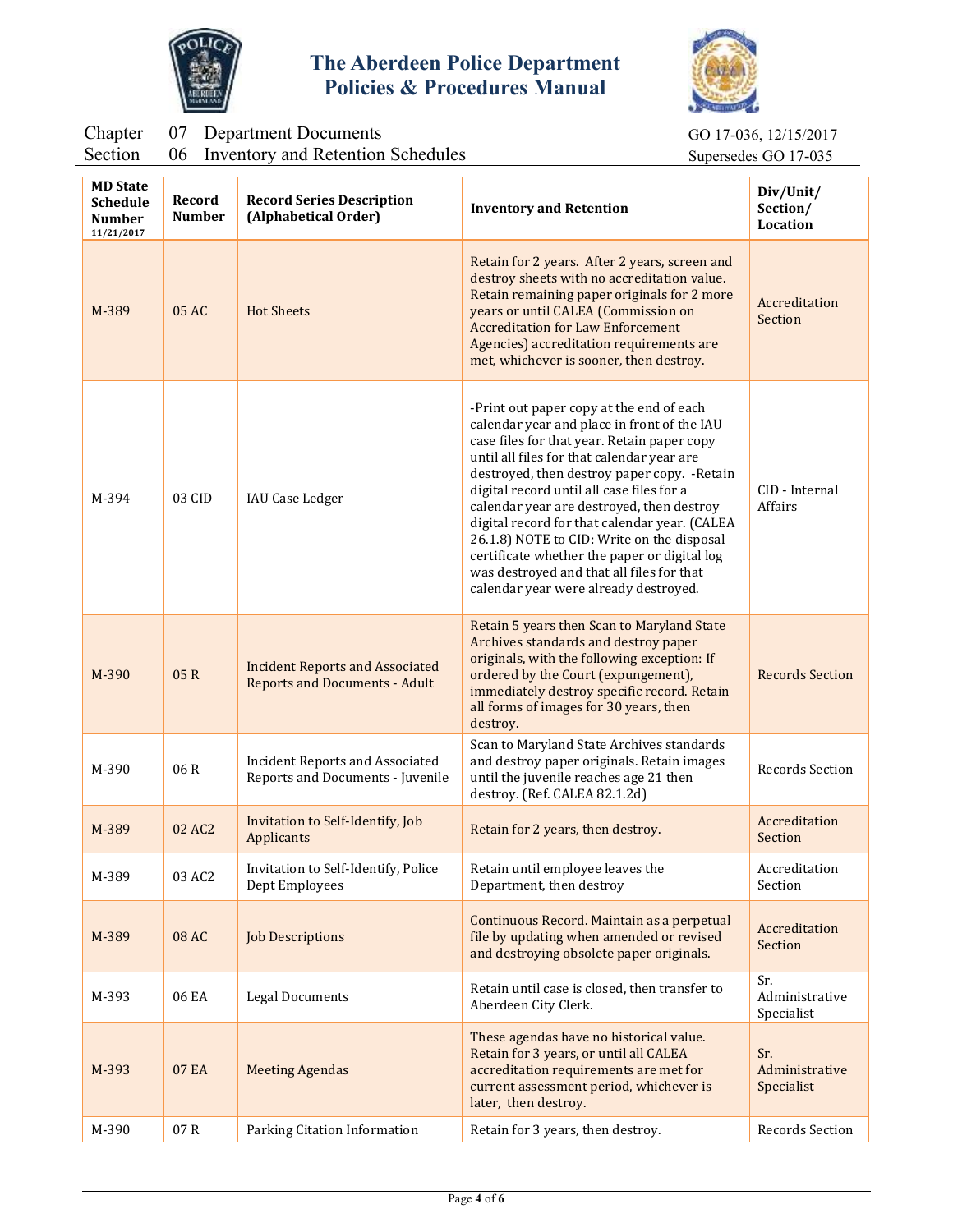



## Chapter 07 Department Documents GO 17-036, 12/15/2017

|  | Section 06 Inventory and Retention Schedule |  |
|--|---------------------------------------------|--|
|  |                                             |  |

Section 06 Inventory and Retention Supersedes GO 17-035

| <b>MD State</b><br><b>Schedule</b><br><b>Number</b><br>11/21/2017 | Record<br><b>Number</b> | <b>Record Series Description</b><br>(Alphabetical Order)                                                                                                        | <b>Inventory and Retention</b>                                                                                                                                                                                                                            | Div/Unit/<br>Section/<br><b>Location</b> |
|-------------------------------------------------------------------|-------------------------|-----------------------------------------------------------------------------------------------------------------------------------------------------------------|-----------------------------------------------------------------------------------------------------------------------------------------------------------------------------------------------------------------------------------------------------------|------------------------------------------|
| M-393                                                             | <b>08 EA</b>            | <b>Personnel Files</b>                                                                                                                                          | Retain until end of employment, then<br>transfer files to City of Aberdeen Human<br>Resources. (CALEA 35.1.5g)                                                                                                                                            | Sr.<br>Administrative<br>Specialist      |
| M-393                                                             | 09 EA                   | Personnel Orders                                                                                                                                                | Scan to Maryland State Archives standards,<br>then retain paper and images until the end of<br>the Chief of Police's term, then destroy.                                                                                                                  | Sr.<br>Administrative<br>Specialist      |
| M-394                                                             | <b>10 CID</b>           | Photographs - Adult                                                                                                                                             | Retain images for 40 years, then destroy.                                                                                                                                                                                                                 | <b>CID</b>                               |
| M-389                                                             | 09 AC                   | Policies & Procedures                                                                                                                                           | Continuous Record. Maintain as a perpetual<br>file by updating when amended or revised<br>and destroying obsolete material.                                                                                                                               | Accreditation<br>Section                 |
| M-393                                                             | <b>10 EA</b>            | <b>Procurement Documents</b>                                                                                                                                    | Retain for 1 year, then destroy.                                                                                                                                                                                                                          | Sr.<br>Administrative<br>Specialist      |
| M-393                                                             | <b>11 EA</b>            | <b>Promotional Process Documents</b>                                                                                                                            | Retain for 3 years after selection of another<br>candidate, or until all CALEA (Commission<br>on Accreditation for Law Enforcement<br>Agencies) accreditation requirements are<br>met for current assessment period,<br>whichever is later, then destroy. | Sr.<br>Administrative<br>Specialist      |
| M-393                                                             | <b>12 EA</b>            | <b>Purchase Orders and Purchase</b><br><b>Order Requests</b>                                                                                                    | Retain for 1 year, then destroy.                                                                                                                                                                                                                          | Sr.<br>Administrative<br>Specialist      |
| M-390                                                             | 08R                     | Receipts: DR-15A Order of<br>Suspension/Temporary License to<br>Drive, DR-15 Advise of Rights to<br>Chemical Test, DR-23 Refusal to<br>Submit to DRE Blood Test | Scan to Maryland State Archives standards<br>and destroy paper originals. Retain all forms<br>of images for 3 years then destroy.                                                                                                                         | <b>Records Section</b>                   |
| M-390                                                             | 09R                     | Recordings - Immediate Playback<br>Audio                                                                                                                        | Recordings Self Delete 20 minutes after<br>transmission, no exceptions. (Ref. CALEA<br>81.2.8a)                                                                                                                                                           | <b>Records Section</b>                   |
| M-393                                                             | 13 EA                   | Reimbursements                                                                                                                                                  | Retain for 2 years, then destroy.                                                                                                                                                                                                                         | Sr.<br>Administrative<br>Specialist      |
| M-393                                                             | <b>14 EA</b>            | <b>Restitution (payments from</b><br>former detainees)                                                                                                          | Retain until paid in full, then destroy.                                                                                                                                                                                                                  | Sr.<br>Administrative<br>Specialist      |
| M-390                                                             | 10 R                    | Ride Along Waivers (APD Form<br>32)                                                                                                                             | Scan to Maryland State Archives standards<br>and destroy paper originals. Retain all<br>images for 3 years then destroy.                                                                                                                                  | Records Section                          |
| M-393                                                             | <b>15 EA</b>            | <b>Special Orders (Temporary</b><br>Orders)                                                                                                                     | Scan to Maryland State Archives standards,<br>then retain paper and images until the end of<br>the Chief of Police's term, then destroy."                                                                                                                 | Sr.<br>Administrative<br>Specialist      |
| M-393                                                             | 16 EA                   | <b>Staff Meeting Presentations</b>                                                                                                                              | Retain until the end of the Chief of Police's<br>term, then destroy.                                                                                                                                                                                      | Sr.<br>Administrative<br>Specialist      |